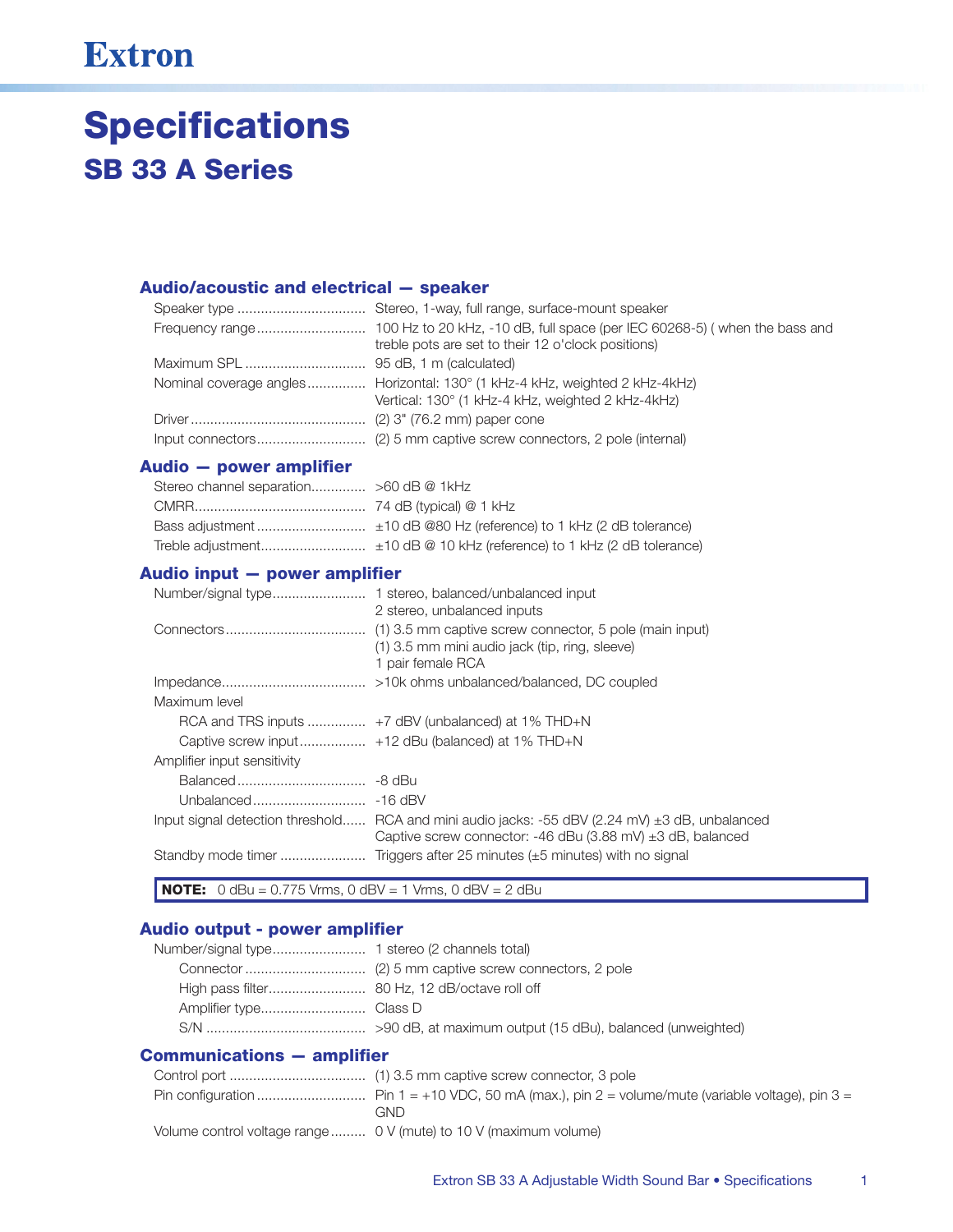## **Switched DC power output**

#### **General**

Input: 100-240 VAC, 50-60 Hz, 4.2 A

Power consumption and thermal dissipation

|                                            | 115 VAC, 60Hz             |                                    |                                      |        | 230 VAC, 50Hz                    |                                    |                                      |        |
|--------------------------------------------|---------------------------|------------------------------------|--------------------------------------|--------|----------------------------------|------------------------------------|--------------------------------------|--------|
|                                            | <b>AC Line</b><br>Current | <b>AC Power</b><br><b>Consumed</b> | <b>Thermal</b><br><b>Dissipation</b> |        | <b>AC Line</b><br><b>Current</b> | <b>AC Power</b><br><b>Consumed</b> | <b>Thermal</b><br><b>Dissipation</b> |        |
| <b>Condition</b>                           | Α                         | W                                  | W                                    | BTU/hr | A                                | W                                  | W                                    | BTU/hr |
| Active (1/8 power),<br>all channels driven | 0.1                       | 9.1                                | 5.4                                  | 18     | 0.1                              | 9.1                                | 5.3                                  | 18     |
| <b>Quiescent (idle)</b>                    | 0.1                       | 3.7                                | 3.7                                  | 13     | 0.1                              | 3.7                                | 3.7                                  | 13     |
| <b>Standby</b>                             | < 0.1                     | $<$ 1                              | $<$ 1                                | $<$ 3  | < 0.1                            | $<^{\dagger}$                      | $<$ 1                                | <3     |

| Temperature/humidity  Storage: -40 to +158 °F (-40 to +70 °C) / 10% to 90%, noncondensing<br>Operating: +32 to +122 °F (0 to +50 °C) / 10% to 90%, noncondensing<br>details on DC fault).<br>Mounting<br>Included accessories  Setup guide, wallplate, webcam shelf, 1 5-pole 3.5 mm captive screw, 1 3-pole<br>3.5 mm captive screw, DC power cable, IEC power cable<br>Enclosure dimensions<br>$(15.3 \text{ cm H x } 101.6 \text{ cm W x } 9.8 \text{ cm D to } 15.3 \text{ cm H x } 124.5 \text{ cm W x } 9.8 \text{ cm D)}$<br>(15.3 cm H x 121.9 cm W x 9.8 cm D to 15.3 cm H x 144.8 cm W x 9.8 cm D)<br>SB 33 A 65-70<br>6.0" H x 56.0" W x 3.9" D to 6.0" H x 65.0" W x 3.9" D<br>$(15.3 \text{ cm H x } 142.2 \text{ cm W x } 9.8 \text{ cm D to } 15.3 \text{ cm H x } 165.1 \text{ cm W x } 9.8 \text{ cm D)}$<br>(15.3 cm H x 162.6 cm W x 9.8 cm D to 15.3 cm H x 185.4 cm W x 9.8 cm D)<br>Product weight<br>Regulatory compliance CE, CEC, CISPR 22 Class B, C-tick, ENERGY STAR®, European Code of<br>Conduct, FCC Class B, ICES, RoHS, UL, CUL, VCCI Class B<br>Everlast power supply warranty 7 years parts and labor | <b>NOTE:</b> Standby is triggered after 25 minutes (±5 minutes) with no signal. |
|------------------------------------------------------------------------------------------------------------------------------------------------------------------------------------------------------------------------------------------------------------------------------------------------------------------------------------------------------------------------------------------------------------------------------------------------------------------------------------------------------------------------------------------------------------------------------------------------------------------------------------------------------------------------------------------------------------------------------------------------------------------------------------------------------------------------------------------------------------------------------------------------------------------------------------------------------------------------------------------------------------------------------------------------------------------------------------------------------------------------------------------|---------------------------------------------------------------------------------|
|                                                                                                                                                                                                                                                                                                                                                                                                                                                                                                                                                                                                                                                                                                                                                                                                                                                                                                                                                                                                                                                                                                                                          |                                                                                 |
|                                                                                                                                                                                                                                                                                                                                                                                                                                                                                                                                                                                                                                                                                                                                                                                                                                                                                                                                                                                                                                                                                                                                          |                                                                                 |
|                                                                                                                                                                                                                                                                                                                                                                                                                                                                                                                                                                                                                                                                                                                                                                                                                                                                                                                                                                                                                                                                                                                                          |                                                                                 |
|                                                                                                                                                                                                                                                                                                                                                                                                                                                                                                                                                                                                                                                                                                                                                                                                                                                                                                                                                                                                                                                                                                                                          |                                                                                 |
|                                                                                                                                                                                                                                                                                                                                                                                                                                                                                                                                                                                                                                                                                                                                                                                                                                                                                                                                                                                                                                                                                                                                          |                                                                                 |
|                                                                                                                                                                                                                                                                                                                                                                                                                                                                                                                                                                                                                                                                                                                                                                                                                                                                                                                                                                                                                                                                                                                                          |                                                                                 |
|                                                                                                                                                                                                                                                                                                                                                                                                                                                                                                                                                                                                                                                                                                                                                                                                                                                                                                                                                                                                                                                                                                                                          |                                                                                 |
|                                                                                                                                                                                                                                                                                                                                                                                                                                                                                                                                                                                                                                                                                                                                                                                                                                                                                                                                                                                                                                                                                                                                          |                                                                                 |
|                                                                                                                                                                                                                                                                                                                                                                                                                                                                                                                                                                                                                                                                                                                                                                                                                                                                                                                                                                                                                                                                                                                                          |                                                                                 |
|                                                                                                                                                                                                                                                                                                                                                                                                                                                                                                                                                                                                                                                                                                                                                                                                                                                                                                                                                                                                                                                                                                                                          |                                                                                 |
|                                                                                                                                                                                                                                                                                                                                                                                                                                                                                                                                                                                                                                                                                                                                                                                                                                                                                                                                                                                                                                                                                                                                          |                                                                                 |
|                                                                                                                                                                                                                                                                                                                                                                                                                                                                                                                                                                                                                                                                                                                                                                                                                                                                                                                                                                                                                                                                                                                                          |                                                                                 |
|                                                                                                                                                                                                                                                                                                                                                                                                                                                                                                                                                                                                                                                                                                                                                                                                                                                                                                                                                                                                                                                                                                                                          |                                                                                 |
|                                                                                                                                                                                                                                                                                                                                                                                                                                                                                                                                                                                                                                                                                                                                                                                                                                                                                                                                                                                                                                                                                                                                          |                                                                                 |
|                                                                                                                                                                                                                                                                                                                                                                                                                                                                                                                                                                                                                                                                                                                                                                                                                                                                                                                                                                                                                                                                                                                                          |                                                                                 |
|                                                                                                                                                                                                                                                                                                                                                                                                                                                                                                                                                                                                                                                                                                                                                                                                                                                                                                                                                                                                                                                                                                                                          |                                                                                 |
|                                                                                                                                                                                                                                                                                                                                                                                                                                                                                                                                                                                                                                                                                                                                                                                                                                                                                                                                                                                                                                                                                                                                          |                                                                                 |
|                                                                                                                                                                                                                                                                                                                                                                                                                                                                                                                                                                                                                                                                                                                                                                                                                                                                                                                                                                                                                                                                                                                                          |                                                                                 |
|                                                                                                                                                                                                                                                                                                                                                                                                                                                                                                                                                                                                                                                                                                                                                                                                                                                                                                                                                                                                                                                                                                                                          |                                                                                 |
|                                                                                                                                                                                                                                                                                                                                                                                                                                                                                                                                                                                                                                                                                                                                                                                                                                                                                                                                                                                                                                                                                                                                          |                                                                                 |
|                                                                                                                                                                                                                                                                                                                                                                                                                                                                                                                                                                                                                                                                                                                                                                                                                                                                                                                                                                                                                                                                                                                                          |                                                                                 |
|                                                                                                                                                                                                                                                                                                                                                                                                                                                                                                                                                                                                                                                                                                                                                                                                                                                                                                                                                                                                                                                                                                                                          |                                                                                 |
|                                                                                                                                                                                                                                                                                                                                                                                                                                                                                                                                                                                                                                                                                                                                                                                                                                                                                                                                                                                                                                                                                                                                          |                                                                                 |

**NOTE:** All nominal levels are at  $\pm 10\%$ .

Π